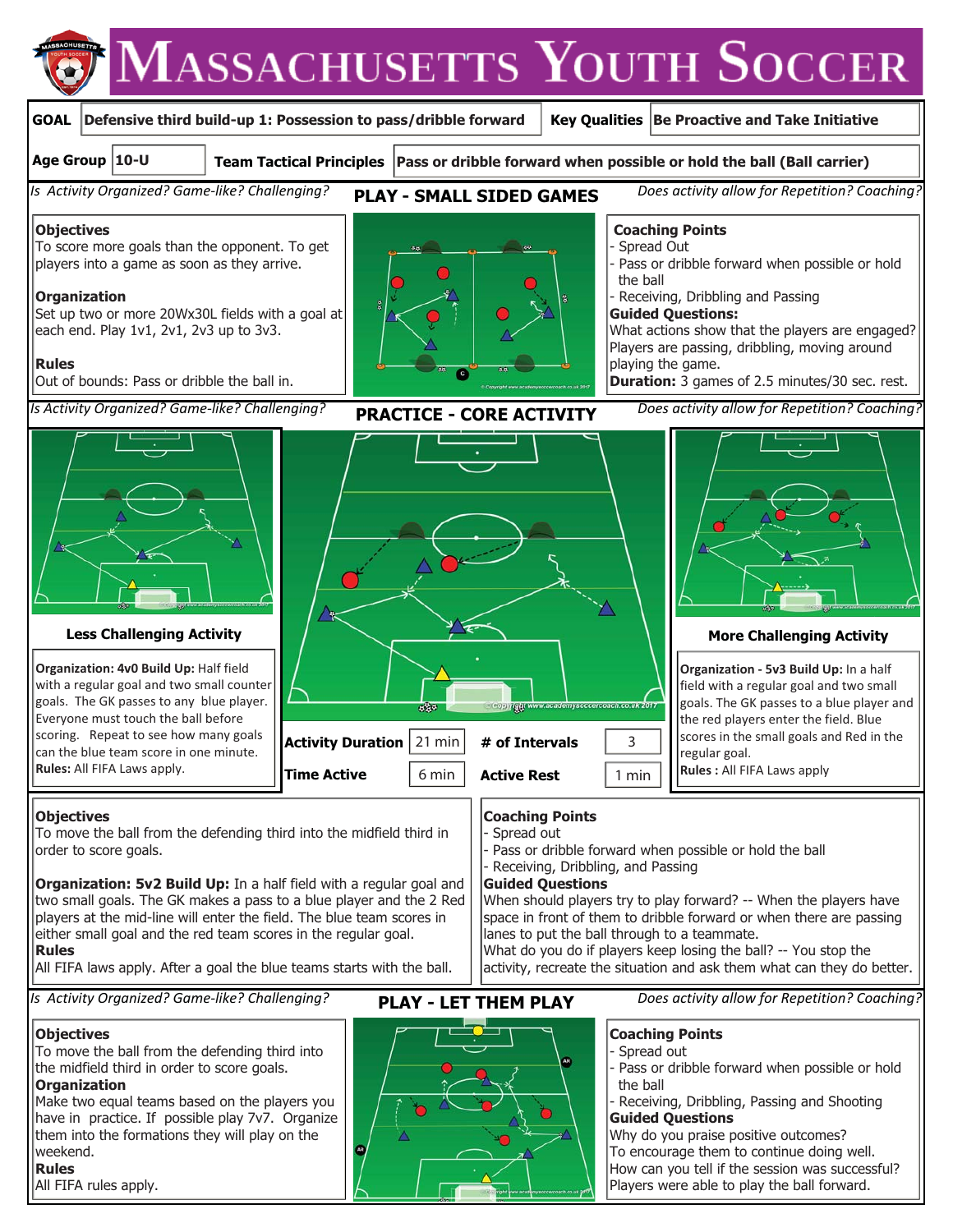



Pass or dribble forward when possible or hold

Receiving, Dribbling, Passing and Shooting

How do you know the players understood the training session? -- Players were passing and

**Duration:** Two 13 minute halves/2 minute rest.

dribbling the ball to get it forward.

the ball

**Guided Questions**

To unbalance the opponent in order to get the ball from the defensive third to the midfield third and to try to create scoring opportunities.

### **Organization**

Play a game based on the amount of players in attendance, make 2 equal teams. Organize them into the formations they will play on the weekend **Rules** 

All FIFA rules apply.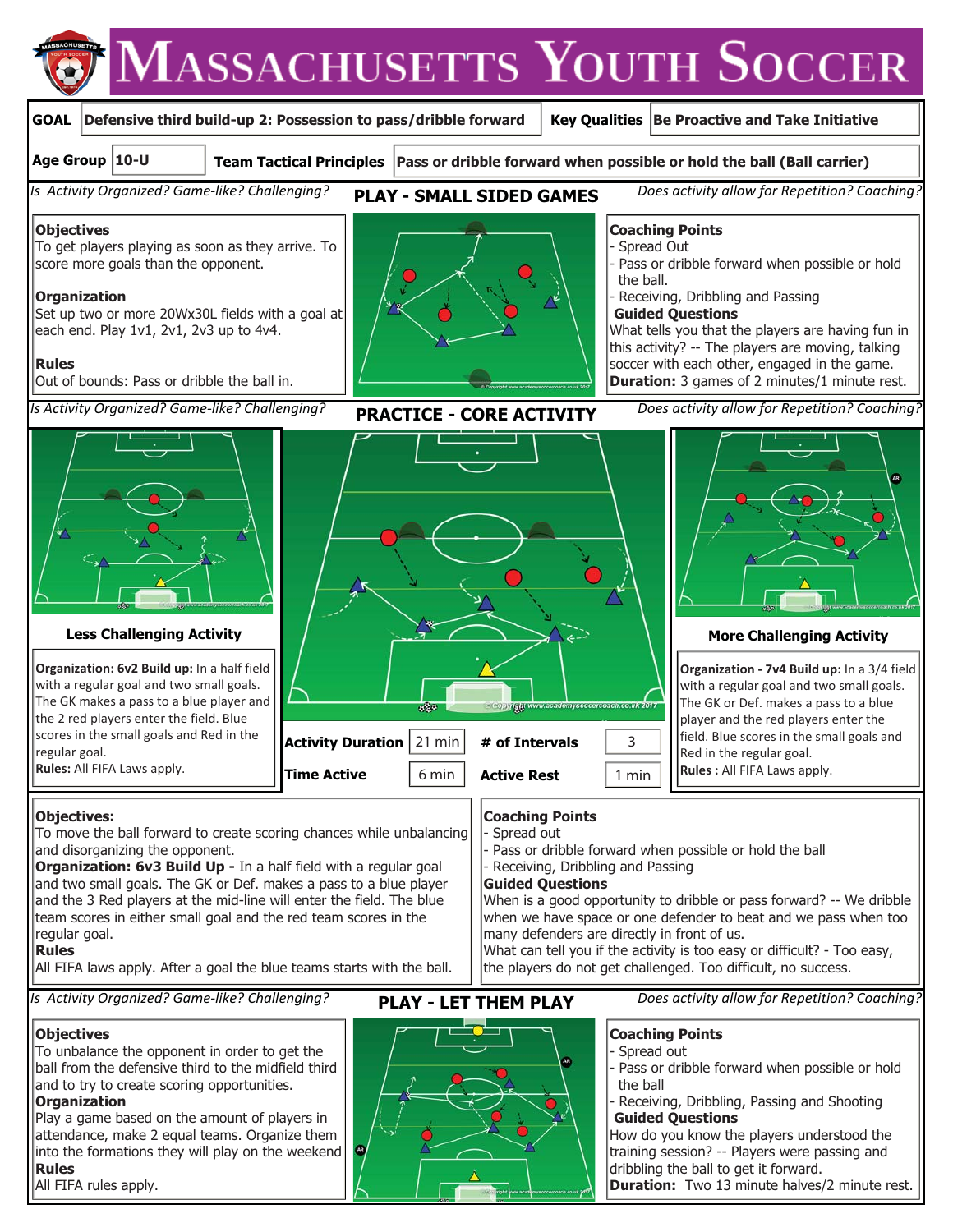

All FIFA rules apply.

passing and dribbling resulting in a few goals. **Duration:** Two 12 minute halves/3 minute rest.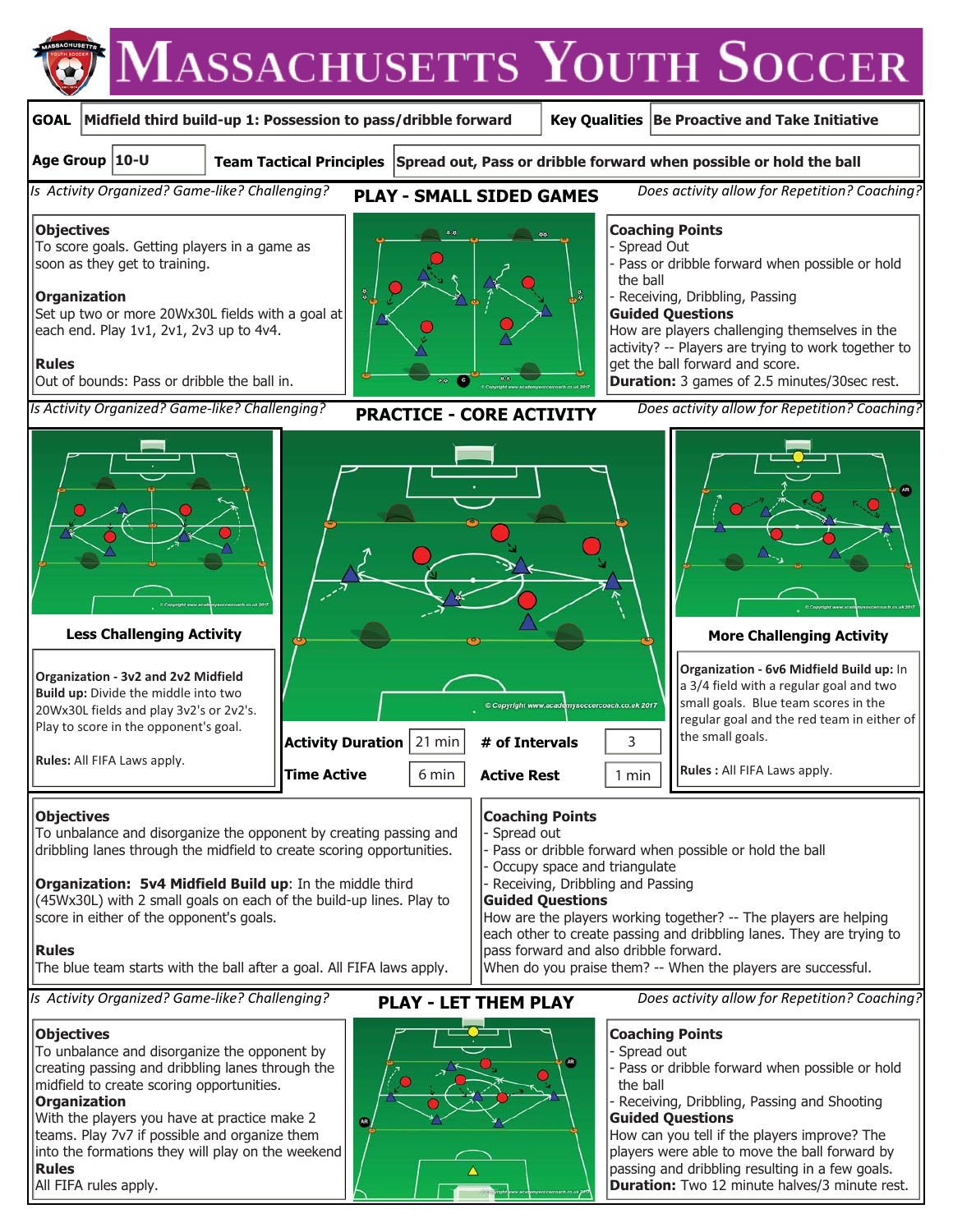

#### **Objectives:**

To play through the midfield to unbalance and disorganize the opponent and create goal scoring opportunities.

**Organizatio**n - **5v3 Midfield Build up:** In the middle third (45Wx30L) with 3 small goals on each of the build-up lines. Play to score in either of the opponent's goals.

#### **Rules**

All Rules apply but after a goal the blue team starts with the ball.

*Is Activity Organized? Game-like? Challenging?* **PLAY - LET THEM PLAY** Does activity allow for Repetition? Coaching?

#### **Objectives**

To play through the midfield to unbalance and disorganize the opponent and create goal scoring opportunities.

#### **Organization**

7v7 game with regular goals. Split the players into two equal teams. Play with the formations you will use on game day.

#### **Rules**

All FIFA rules apply.



**Coaching Points** 

**Guided Questions** 

Spread out, Create 2v1's

Receiving, Dribbling and Passing

### **Coaching Points**

Pass or dribble forward when possible or hold the ball

Spread out, Create 2v1's

What is a good indicator of repetitions? -- The amount of times that the players pass forward or dribble forward through the midfield. What tells you the players understand the training activity? -- The way players are passing and receiving the ball, dribbling, moving creating passing and dribbling lanes to go forward with the ball.

> Pass or dribble forward when possible or hold the ball

Receiving, Dribbling, Passing and Shooting **Guided Questions** 

When do you praise a player during the game? When a player successfully dribbles forward, completes a forward pass or scores a goal. **Duration:** Two 13 minute halves/2 minute rest.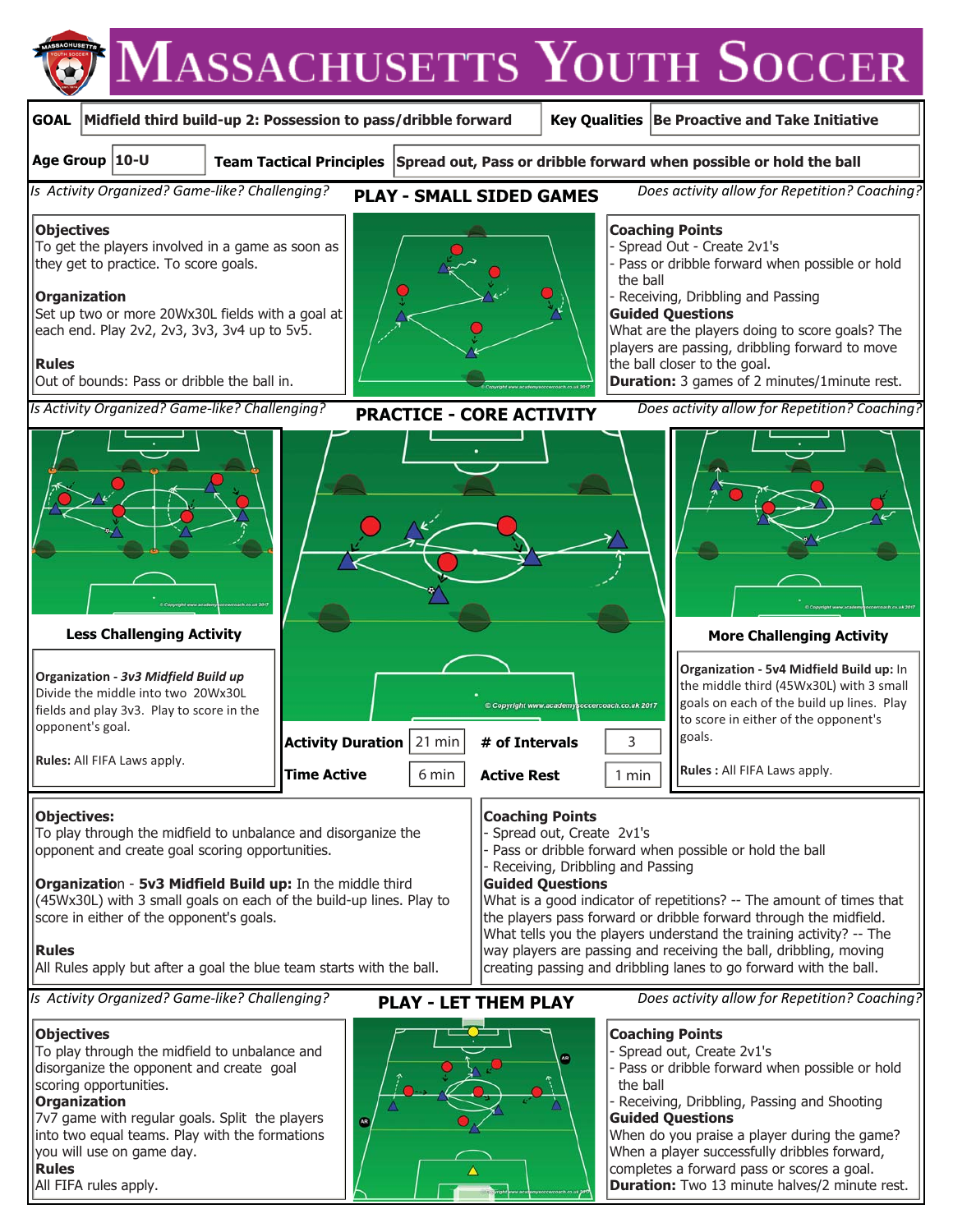

All FIFA rules apply.

forward. Do this by individual reference first. **Duration:** Two 12 minute halves/3 minute rest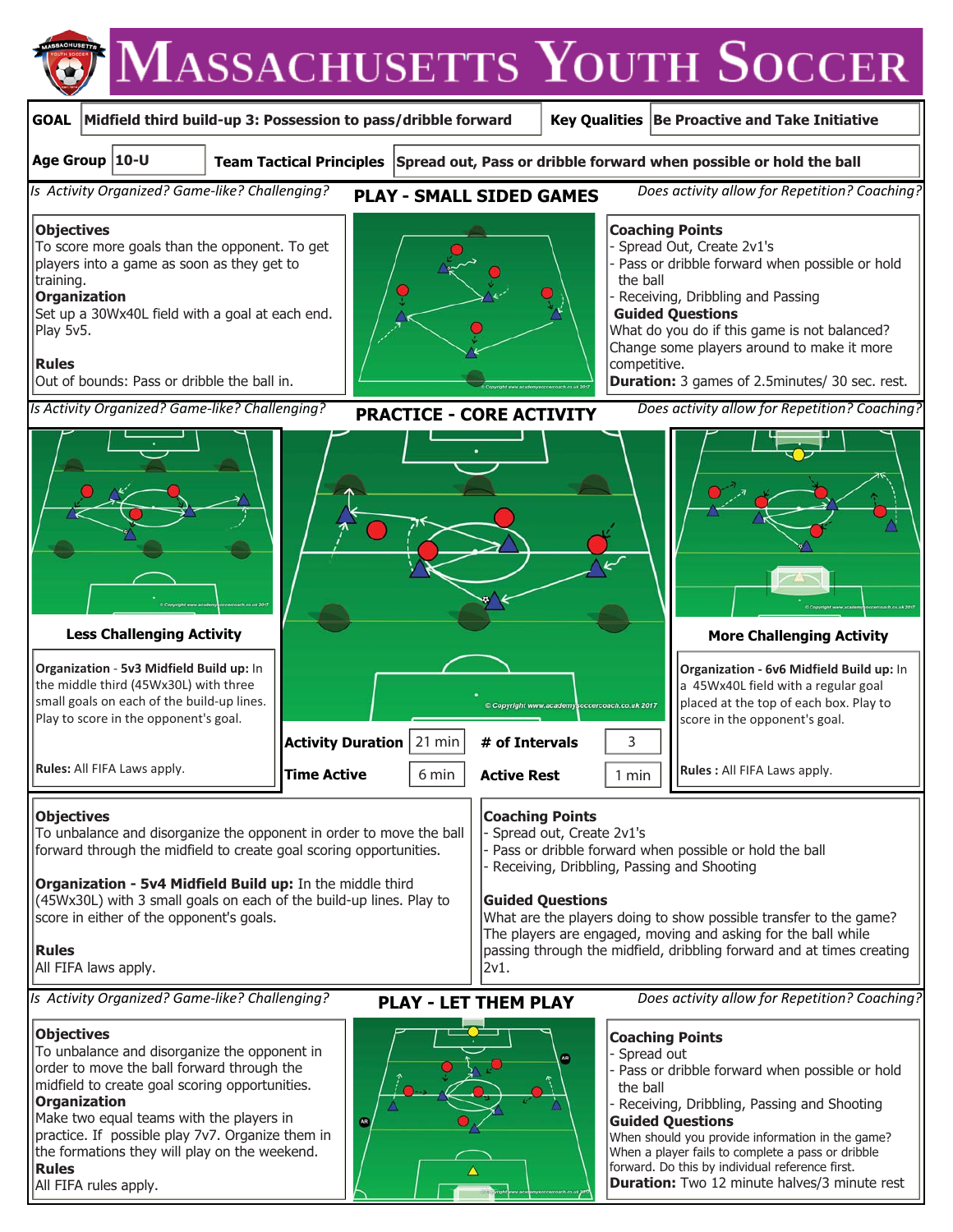

# **Objectives**

To prevent the opponent from playing forward or deny penetration from dribble. Prevent goal scoring opportunities.

**Organization - 4v3 Defending:** In a 30Wx30L field with a regular goal and a small goal. Red scores in the regular goal, the blue team in the small goal.

## **Rules**

All FIFA laws apply. The Red team gets two opportunities to score, then they switch with the stand-by team.

*Is Activity Organized? Game-like? Challenging?* **PLAY - LET THEM PLAY** Does activity allow for Repetition? Coaching?

# **Objectives**

To prevent the opponent from playing forward or deny penetration from dribble. Prevent goal scoring opportunities.

# **Organization**

Play a game based on the amount of players in attendance, make 2 equal teams. Organize them into the formations they will play on the weekend **Rules** 

All FIFA rules apply.

**Coaching Points** 

**Guided Questions** 

pressing the opponent.

### **Coaching Points**

How does the player know when he/she pressures the ball?

the Ball, Head Still, Types of Tackle - Poke or Block

How do you know if the players understand the topic? When we put them to play they are trying to prevent goals by

Because he/she is the closest players to the ball.

- Pressure the Players with the ball, Make it compact, Keep it compact - Angle Speed and Distance of Approach, Footwork, Body Shape, Eyes on

> - Pressure the Players with the ball, Make and Keep it compact

- Angle Speed and Distance of Approach, Footwork, Body Shape, Eyes on the Ball, Head Still, Types of Tackle - Poke or Block

### **Guided Questions**

In what ways did the players improve? -- They improve by recognizing when/how to pressure. **Duration:** Two 12 minute halves/2 minute rest.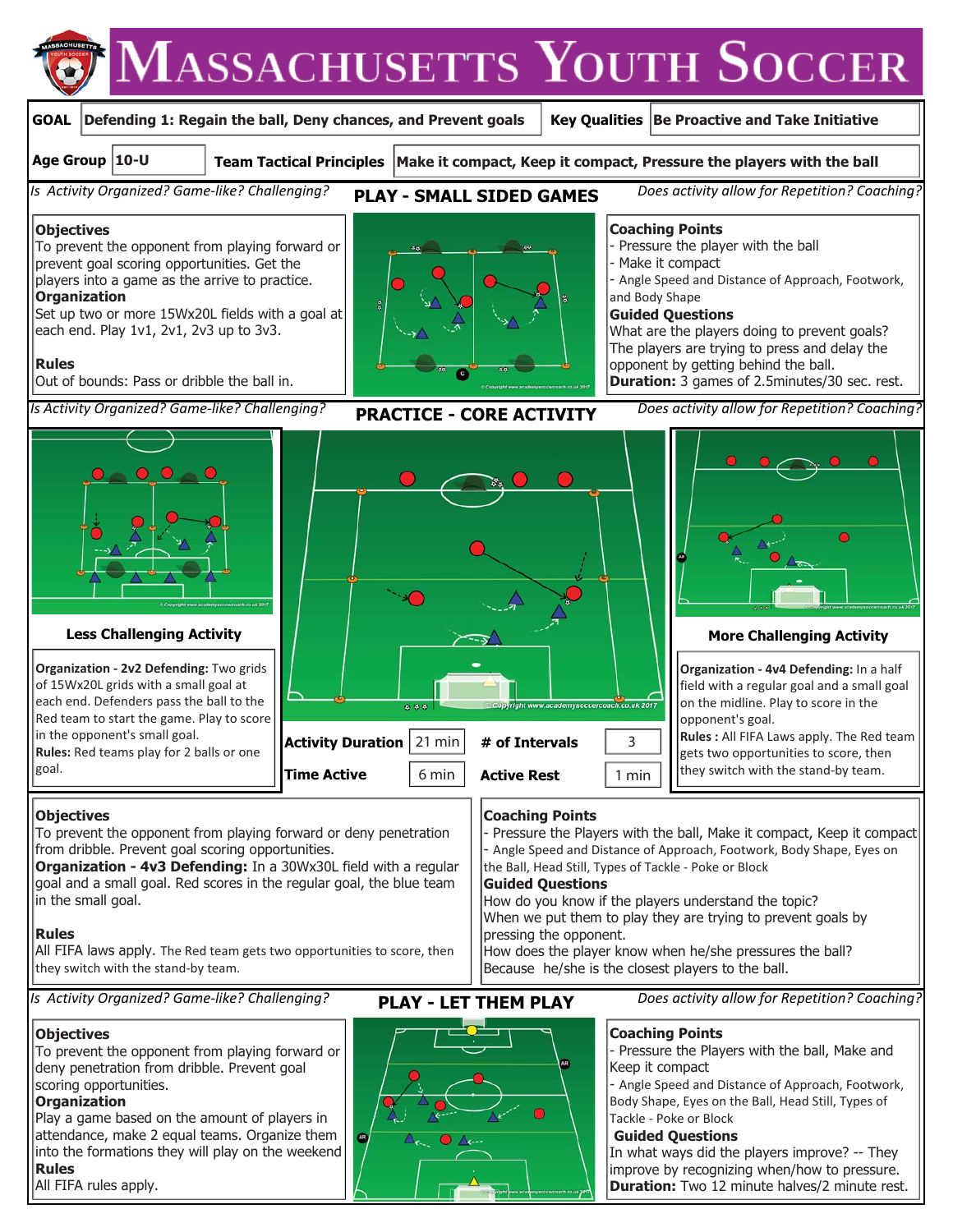

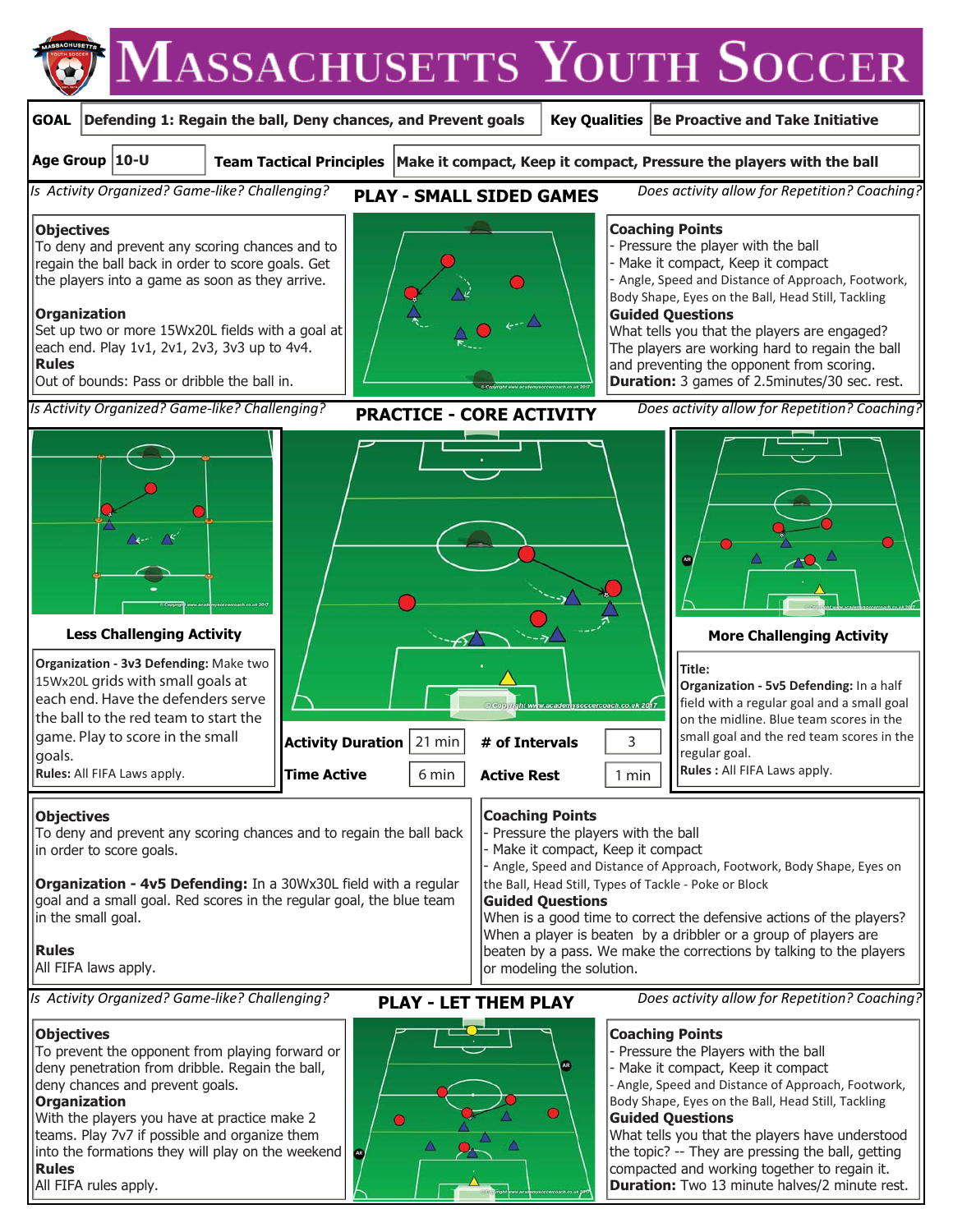

7v7 game with regular goals. Split the players into two equal teams. Play with the formations you will use on game day. **Rules** 

All FIFA rules apply.



How did the players feel after the game? Was it related to their performance? -- Ask this question to see how effective was the training session for the players.

**Duration:** Two 12 minute halves/3 minutes rest.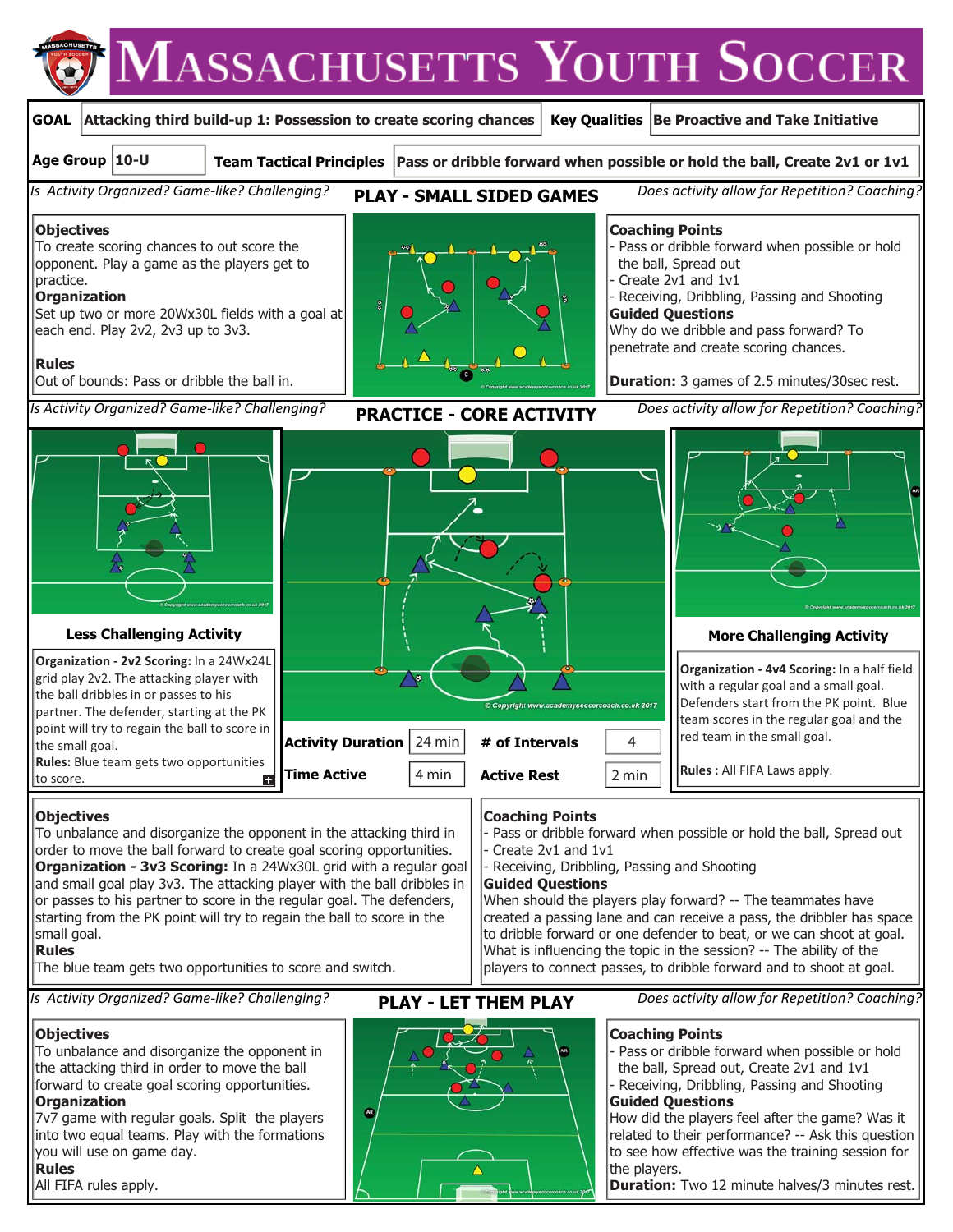



**Duration:** Two 10 minute halves/3 minutes rest.

**Rules** 

All FIFA rules apply.